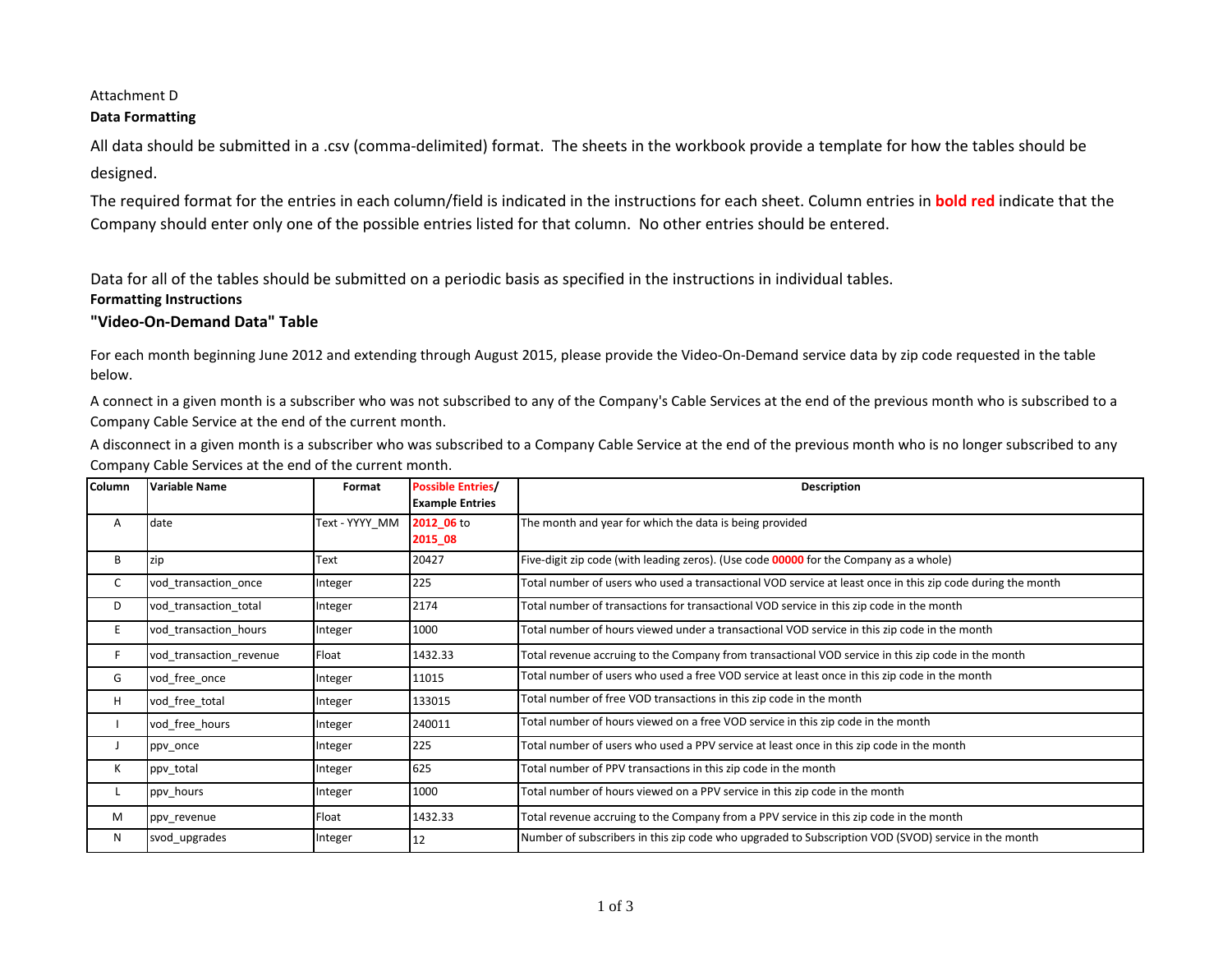# **"Video-On-Demand Data" Table**

For each month beginning June 2012 and extending through August 2015, please provide the Video-On-Demand service data by zip code requested in the table below.

| <b>Column</b> | <b>Variable Name</b>  | Format  | <b>Possible Entries/</b> | Description                                                                                                                                                      |
|---------------|-----------------------|---------|--------------------------|------------------------------------------------------------------------------------------------------------------------------------------------------------------|
|               |                       |         | <b>Example Entries</b>   |                                                                                                                                                                  |
| $\circ$       | svod subs connects    | Integer |                          | Number of new connects (subscribers) in this zip code that added the SVOD service at the same time that they added<br>MVPD service from the Company in the month |
| Q             | svod subs downgrades  | Integer | 10                       | Number of subscribers in this zip code that downgraded the SVOD service at the same time that they cancelled MVPD<br>service from the Company in the month       |
| R             | svod subs disconnects | Integer | 10                       | Number of subscribers in this zip code with SVOD service at the beginning of the month that disconnected service with the<br>Company during the month            |
|               | svod revenue          | Float   | 3432.33                  | Total revenue accruing to the Company from SVOD service in this zip code in the month                                                                            |